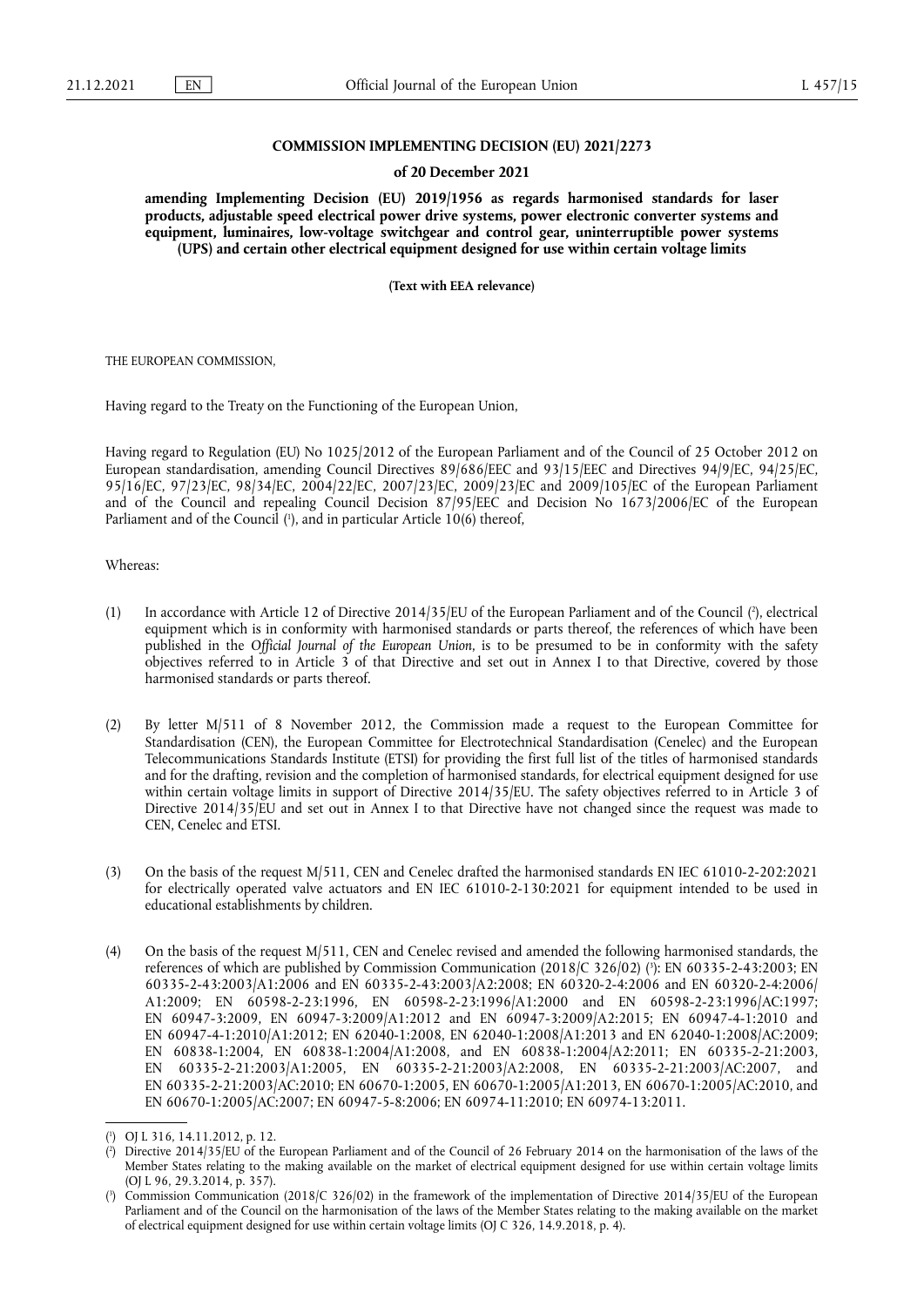- (5) This resulted in the adoption of, respectively; the following harmonised standards and amendments and a correction: EN IEC 60335-2-43:2020 and EN IEC 60335-2-43:2020/A11:2020 for clothes dryers and towel rails; EN IEC 60320-2-4:2021 for couplers dependent on appliance weight for engagement; EN IEC 60598-2-23:2021 for extralow-voltage lighting systems; EN IEC 60947-3:2021 for switches, disconnectors, switch-disconnectors and fusecombination units; EN IEC 60947-4-1:2019 and EN IEC 60947-4-1:2019/AC:2020-05 for electromechanical contactors and motor-starters; EN IEC 62040-1:2019 and EN IEC 62040-1:2019/A11:2021 for uninterruptible power systems (UPS); EN 60838-1:2017, EN 60838-1:2017/A1:2017, EN 60838-1:2017/A2:2021 and EN 60838-1:2017/A11:2021 for miscellaneous lampholders; EN 60335-2-21:2021 for storage water heaters; EN IEC 60670-1:2021 and EN IEC 60670-1:2021/A11:2021 for boxes and enclosures for electrical accessories for household and similar fixed electrical installation; EN IEC 60947-5-8:2021 for low-voltage switchgear and control gear; EN IEC 60974-11:2021 for electrode holders; EN IEC 60974-13:2021 for welding current return clamp.
- <span id="page-1-3"></span><span id="page-1-2"></span>(6) On the basis of the request M/511, CEN and Cenelec also amended the following harmonised standards, the references of which are included in Annex I to Commission Implementing Decision (EU) 2020/1146 ( 4 [\):](#page-1-0) EN 60335-2-5:2015 for dishwashers as amended by EN 60335-2-5:2015/A11:2019; EN 60335-1:2012 for household and similar electrical appliances as amended EN 60335-1:2012/A11:2014, EN 60335-1:2012/A13:2017, EN 60335-1:2012/A1:2019, EN 60335-1:2012/A14:2019, EN 60335-1:2012/A2:2019. This resulted in the adoption of the following amending harmonised standards: EN 60335-2-5:2015/A1:2020, EN 60335-1:2012/A15:2021. In addition, CEN and Cenelec amended the following harmonised standards, the references of which are included in Annex I to Commission Implementing Decision (EU) 2021/1015 ( 5 [\):](#page-1-1) EN 60335-2-17:2013 for blankets, pads, clothing and similar flexible heating appliances, as amended by EN 60335-2-17:2013/A11:2019, EN 60335-2-17:2013/A1:2020. This resulted in the adoption of the amending harmonised standard EN 60335-2-17:2013/A2:2021.
- (7) CEN and Cenelec also amended the following harmonised standards, the references of which are published by Communication 2018/C 326/02: EN 60825-1:2014 for safety of laser products; EN 61800-5-1:2007 for adjustable speed electrical power drive systems; EN 62477-1:2012 for power electronic converter systems and equipment as amended by EN 62477-1:2012/A11:2014; EN 60335-2-73:2003 for fixed immersion heaters as amended by EN 60335-2-73:2003/A1:2006 and EN 60335-2-73:2003/A2:2009; EN 61995-1:2008 for devices for the connection of luminaires for household and similar purposes; EN 62423:2012 for type F and type B residual current operated circuit-breakers, EN 60400:2017 for lampholders for tubular fluorescent lamps and starterholders. This resulted in the adoption of the following amending harmonised standards: EN 60825-1:2014/A11:2021; EN 61800-5-1:2007/A1:2017 and EN 61800-5-1:2007/A11:2021; EN 62477-1:2012/A1:2017 and EN 62477-1:2012/A12:2021; EN 60335-2-73:2003/A11:2021; EN 61995-1:2008/A1:2017 and EN 61995-1:2008/ A11:2021; EN 62423:2012/A11:2021, EN 60400:2017/A1:2021.
- (8) The Commission, together with CEN and Cenelec, has assessed whether those harmonised standards and amendments and corrections thereto comply with the request M/511.
- (9) Harmonised standards EN IEC 61010-2-202:2021; EN IEC 61010-2-130:2021; EN IEC 60335-2-43:2020 as amended by EN IEC 60335-2-43:2020/A11:2020; EN IEC 60320-2-4:2021; EN IEC 60598-2-23:2021; EN IEC 60947-3:2021; EN IEC 60947-4-1:2019 as corrected by EN IEC 60947-4-1:2019/AC:2020-05; EN IEC 62040-1:2019 as amended by EN IEC 62040-1:2019/A11:2021; EN 60838-1:2017 as amended by EN 60838-1:2017/A1:2017, EN 60838-1:2017/A2:2021, and EN 60838-1:2017/A11:2021; EN 60335-2-21:2021; EN IEC 60670-1:2021 as amended by EN IEC 60670-1:2021/A11:2021; EN IEC 60947-5-8:2021; EN IEC 60974-11:2021; EN IEC 60974-13:2021; EN 60335-2-5:2015 as amended by EN 60335-2-5:2015/A11:2019, and EN 60335-2-5:2015/A1:2020; EN 60335-1:2012 as amended and corrected by EN 60335-1:2012/AC:2014, EN 60335-1:2012/A11:2014, EN 60335-1:2012/A13:2017, EN 60335-1:2012/A1:2019, EN 60335-1:2012/ A14:2019, EN 60335-1:2012/A2:2019, and EN 60335-1:2012/A15:2021; EN 60335-2-17:2013 as amended by EN 60335-2-17:2013/A11:2019, EN 60335-2-17:2013/A1:2020, and EN 60335-2-17:2013/A2:2021; EN 60825-1:2014 as amended by EN 60825-1:2014/A11:2021; EN 61800-5-1:2007 as amended by EN 61800-5-1:2007/A1:2017 and EN 61800-5-1:2007/A11:2021; EN 62477-1:2012 as amended by EN 62477-1:2012/A1:2017 and EN 62477-1:2012/A12:2021; EN 60335-2-73:2003 as amended by EN

<span id="page-1-0"></span>[<sup>\(</sup>](#page-1-2) 4 ) Commission Implementing Decision (EU) 2020/1146 on the harmonised standards for electrical equipment designed for use within certain voltage limits and drafted in support of Directive 2014/35/EU of the European Parliament and of the Council (OJ L 250, 3.8.2020, p. 121).

<span id="page-1-1"></span>[<sup>\(</sup>](#page-1-3) 5 ) Commission Implementing Decision (EU) 2021/1015 on the harmonised standards for electrical equipment designed for use within certain voltage limits and drafted in support of Directive 2014/35/EU of the European Parliament and of the Council (OJ L 222, 22.6.2021, p. 40).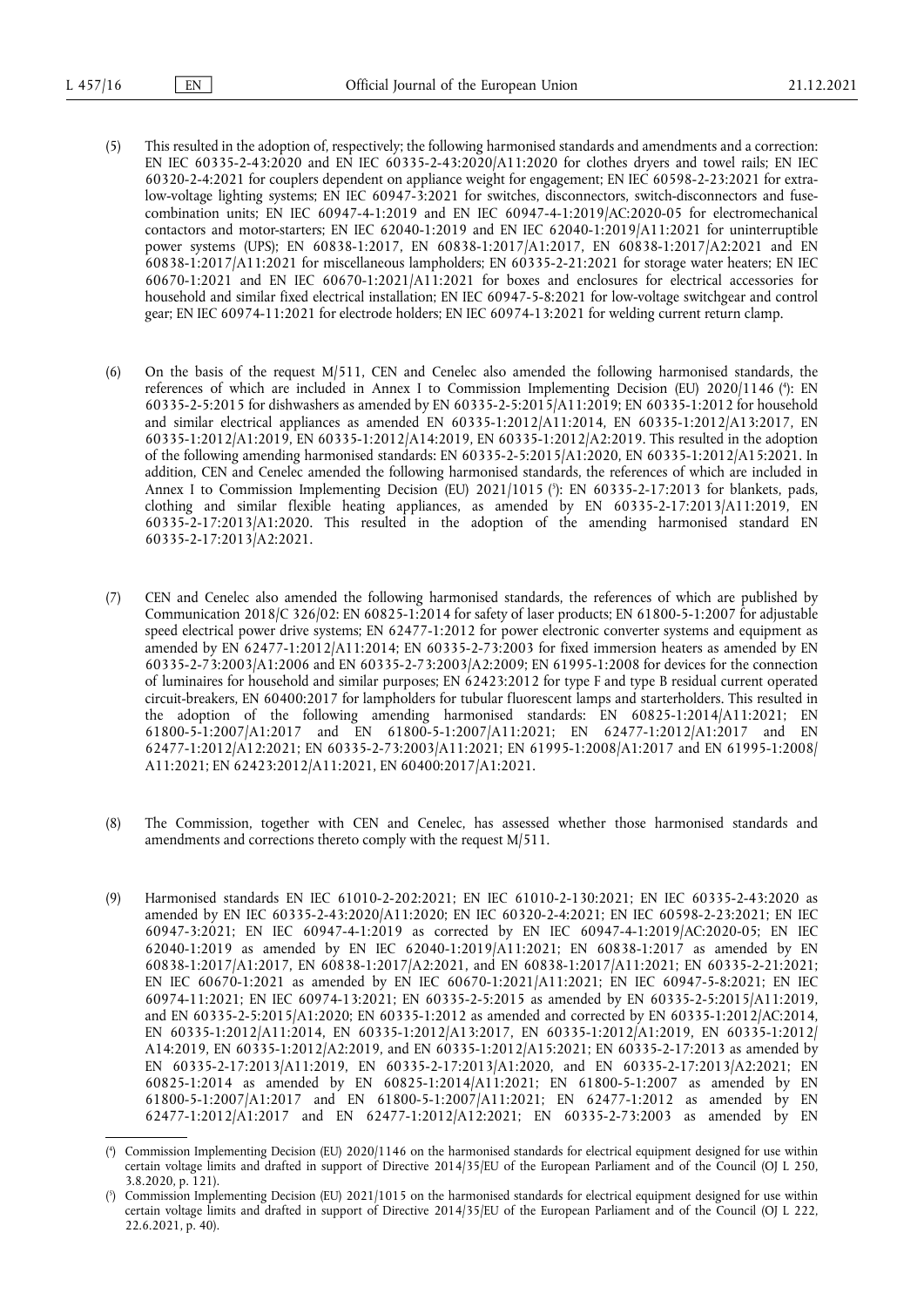60335-2-73:2003/A1:2006, EN 60335-2-73:2003/A2:2009, and EN 60335-2-73:2003/A11:2021; EN 61995-1:2008 as amended by EN 61995-1:2008/A1:2017 and EN 61995-1:2008/A11:2021; EN 62423:2012 as amended by EN 62423:2012/A11:2021; EN 60400:2017 as amended by EN 60400:2017/A1:2021 satisfy the safety objectives which they aim to cover and which are set out in Directive 2014/35/EU. It is therefore appropriate to publish the references of those standards in the *Official Journal of the European Union*, together with references of any relevant amending or correcting standards thereto.

- <span id="page-2-1"></span>(10) Commission Implementing Decision (EU) 2019/1956 [\(](#page-2-0) 6 ) provides in its Annex I the references of harmonised standards conferring a presumption of conformity with Directive 2014/35/EU. In order to ensure that the references of harmonised standards drafted in support of Directive 2014/35/EU are listed in one act, the references of those standards should be included in that Annex.
- (11) It is therefore necessary to withdraw the references of the following harmonised standards together with the references of any amending or correcting standards thereto published in the *Official Journal of the European Union*: EN 60335-2-43:2003; EN 60320-2-4:2006; EN 60598-2-23:1996; EN 60947-3:2009; EN 60947-4-1:2010; EN 62040-1:2008; EN 60838-1:2004; EN 60335-2-21:2003; EN 60670-1:2005; EN 60947-5-8:2006; EN 60974-11:2010; EN 60974-13:2011; EN 60825-1:2014; EN 61800-5-1:2007; EN 62477-1:2012; EN 60335-2-73:2003; EN 61995-1:2008; EN 62423:2012; EN 60400:2017.
- (12) Annex II to Implementing Decision (EU) 2019/1956 lists the references of harmonised standards drafted in support of Directive 2014/35/EU that are withdrawn from the C series of the *Official Journal of the European Union*. It is therefore appropriate to include those references in that Annex.
- (13) It is also necessary to withdraw the references of the harmonised standards EN 60335-1:2012, EN 60335-2-5:2015 and EN 60335-2-17:2013, together with the references of any amending or correcting standards thereto published in the *Official Journal of the European Union*, from the L series of the *Official Journal of the European Union*, given that they have been corrected or amended. It is therefore appropriate to delete those references from Annex I to Implementing Decision (EU) 2020/1956.
- (14) In order to give manufacturers sufficient time to prepare for application of harmonised standards EN IEC 60335-2-43:2020 as amended by EN IEC 60335-2-43:2020/A11:2020; EN IEC 60320-2-4:2021; EN IEC 60598-2-23:2021; EN IEC 60947-3:2021; EN IEC 60947-4-1:2019 as corrected by EN IEC 60947-4-1:2019/ AC:2020-05; EN IEC 62040-1:2019 as amended by EN IEC 62040-1:2019/A11:2021; EN 60838-1:2017 as amended by EN 60838-1:2017/A1:2017, EN 60838-1:2017/A2:2021 and EN 60838-1:2017/A11:2021; EN 60335-2-21:2021; EN IEC 60670-1:2021 as amended by EN IEC 60670-1:2021/A11:2021; EN IEC 60947-5-8:2021; EN IEC 60974-11:2021; EN IEC 60974-13:2021; EN 60335-2-5:2015 and EN 60335-2-5:2015/ A11:2019 as amended by EN 60335-2-5:2015/A1:2020; EN 60335-1:2012 as amended and corrected by EN 60335-1:2012/AC:2014, EN 60335-1:2012/A11:2014, EN 60335-1:2012/A13:2017, EN 60335-1:2012/ A1:2019, EN 60335-1:2012/A14:2019, EN 60335-1:2012/A2:2019, and EN 60335-1:2012/A15:2021; EN 60335-2-17:2013 as amended by EN 60335-2-17:2013/A11:2019, EN 60335-2-17:2013/A1:2020, and EN 60335-2-17:2013/A2:2021; EN 60825-1:2014 as amended by EN 60825-1:2014/A11:2021; EN 61800-5-1:2007 as amended by EN 61800-5-1:2007/A1:2017 and EN 61800-5-1:2007/A11:2021; EN 62477-1:2012 and EN 62477-1:2012/A11:2014 as amended by EN 62477-1:2012/A1:2017 and EN 62477-1:2012/A12:2021; EN 60335-2-73:2003 as amended by EN 60335-2-73:2003/A1:2006, EN 60335-2-73:2003/A2:2009, and EN 60335-2-73:2003/A11:2021; EN 61995-1:2008 as amended by EN 61995-1:2008/A1:2017 and EN 61995-1:2008/A11:2021; EN 62423:2012 as amended by EN 62423:2012/A11:2021; EN 60400:2017 as amended by EN 60400:2017/A1:2021, it is necessary to defer the withdrawal of the references of the following harmonised standards together with the references of any amending or correcting standards: EN 60335-2-43:2003; EN 60320-2-4:2006; EN 60598-2-23:1996; EN 60947-3:2009; EN 60947-4-1:2010; EN 62040-1:2008; EN 60838-1:2004; EN 60335-2-21:2003; EN 60670-1:2005; EN 60947-5-8:2006; EN 60974-11:2010; and EN 60974-13:2011; EN 60335-2-5:2015; EN 60335-1:2012; EN 60335-2-17:2013; EN 60825-1:2014; EN 61800-5-1:2007; EN 62477-1:2012; EN 60335-2-73:2003; EN 61995-1:2008; EN 62423:2012; EN 60400:2017.

<span id="page-2-0"></span>[<sup>\(</sup>](#page-2-1) 6 ) Commission Implementing Decision (EU) 2019/1956 of 26 November 2019 on the harmonised standards for electrical equipment designed for use within certain voltage limits and drafted in support of Directive 2014/35/EU of the European Parliament and of the Council (OJ L 306, 27.11.2019, p. 26).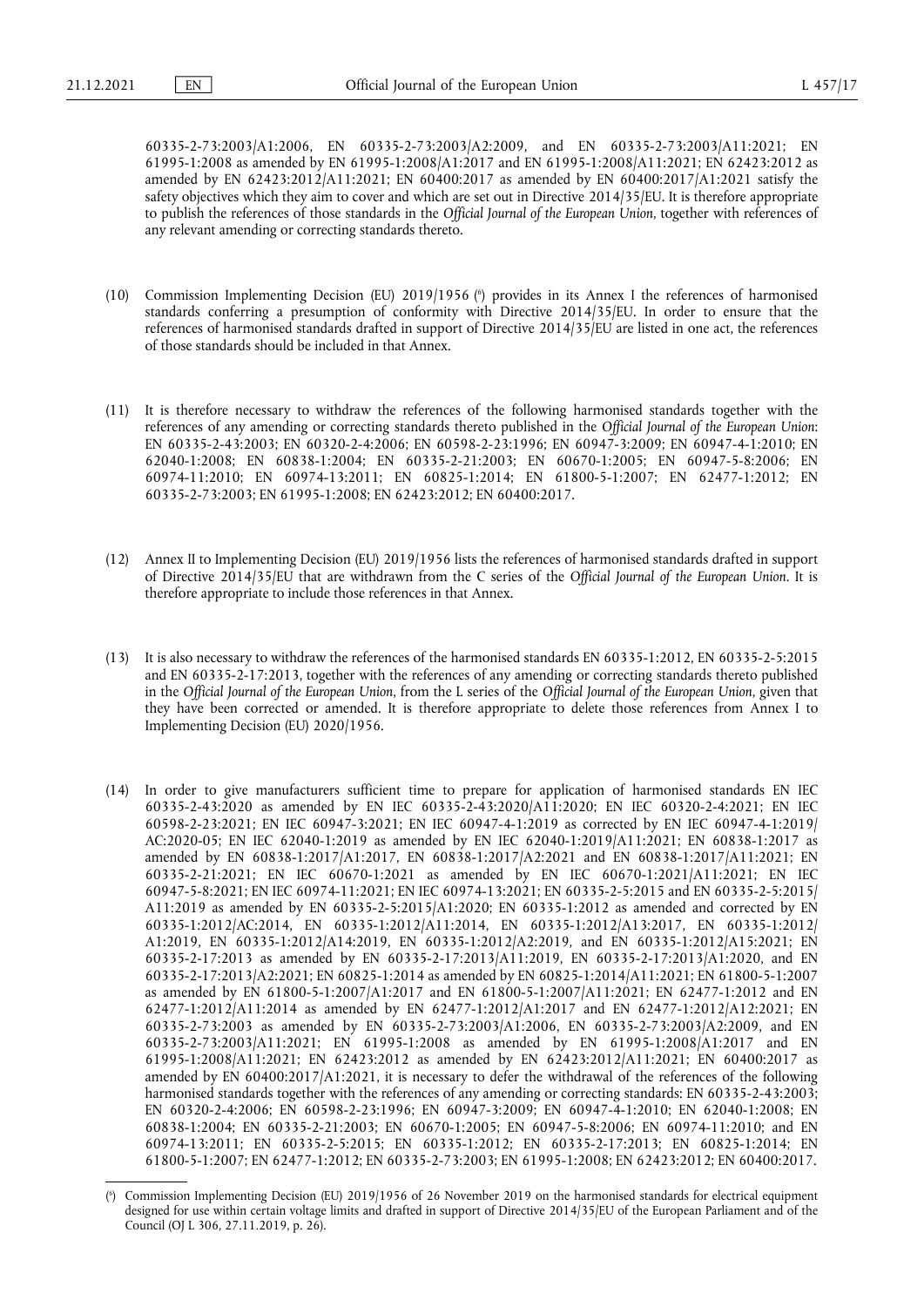- (15) Implementing Decision (EU) 2019/1956 should therefore be amended accordingly.
- (16) Compliance with a harmonised standard confers a presumption of conformity with the corresponding essential requirements, including the safety objectives, set out in Union harmonisation legislation from the date of publication of the reference of such standard in the *Official Journal of the European Union*. This Decision should therefore enter into force on the day of its publication,

HAS ADOPTED THIS DECISION:

## *Article 1*

Annex I to Implementing Decision (EU) 2019/1956 is amended in accordance with Annex I to this Decision.

*Article 2*

Annex II to Implementing Decision (EU) 2019/1956 is amended in accordance with Annex II to this Decision.

### *Article 3*

This Decision shall enter into force on the day of its publication in the *Official Journal of the European Union*.

Points (1), (3) and (5) of Annex I shall apply from 21 June 2023.

Done at Brussels, 20 December 2021.

*For the Commission The President* Ursula VON DER LEYEN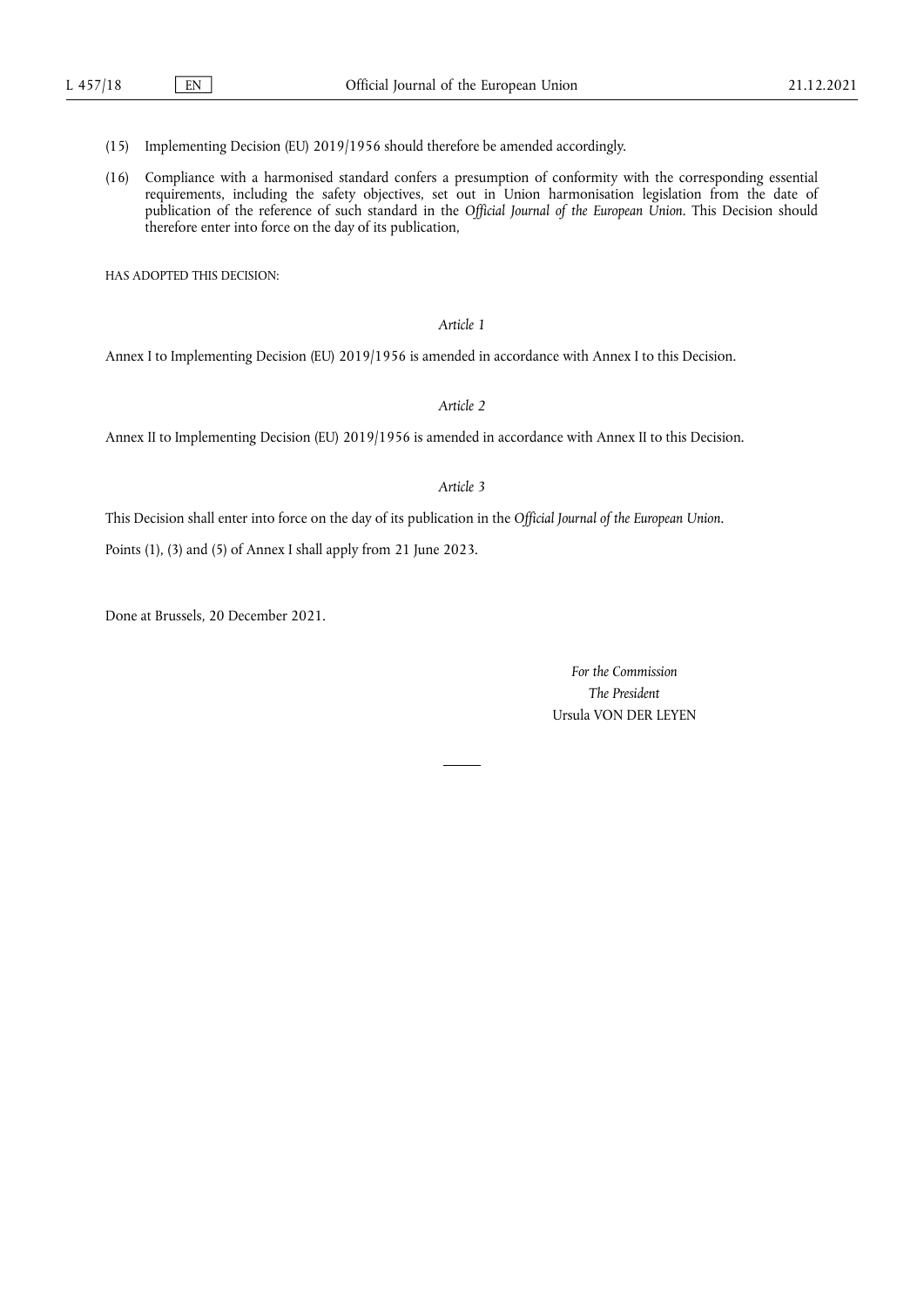### *ANNEX I*

Annex I to Implementing Decision (EU) 2019/1956 is amended as follows:

- (1) row 2a is deleted;
- (2) the following row 2b is inserted:

| '2b. | EN 60335-1:2012 |
|------|-----------------|
|------|-----------------|

Household and similar electrical appliances – Safety – Part 1: General requirements IEC 60335-1:2010 (Modified) EN 60335-1:2012/A11:2014 EN 60335-1:2012/A13:2017 EN 60335-1:2012/A1:2019 EN 60335-1:2012/A2:2019 EN 60335-1:2012/A14:2019 EN 60335-1:2012/A15:2021'

- (3) row 29 is deleted;
- (4) the following row 29a is inserted:

'29a. EN 60335-2-5:2015 Household and similar electrical appliances – Safety – Part 2-5: Particular requirements for dishwashers EN 60335-2-5:2015/A11:2019 EN 60335-2-5:2015/A1:2020'

- (5) row 33a is deleted;
- (6) the following row 33b is inserted:

| 33b. | EN 60335-2-17:2013                                                                                                                                                |
|------|-------------------------------------------------------------------------------------------------------------------------------------------------------------------|
|      | Household and similar electrical appliances - Safety - Part 2-17: Particular requirements for blankets, pads,<br>clothing and similar flexible heating appliances |
|      | EN 60335-2-17:2013/A11:2019                                                                                                                                       |
|      | EN 60335-2-17:2013/A1:2020                                                                                                                                        |
|      | EN 60335-2-17:2013/A2:2021'                                                                                                                                       |

(7) the following rows are added:

| No            | Reference of the standard                                                                                                                                                   |
|---------------|-----------------------------------------------------------------------------------------------------------------------------------------------------------------------------|
| $^{\circ}80.$ | EN IEC 61010-2-202:2021                                                                                                                                                     |
|               | Safety requirements for electrical equipment for measurement, control and laboratory use - Part 2-202:<br>Particular requirements for electrically operated valve actuators |
| 81.           | EN IEC 60335-2-43:2020                                                                                                                                                      |
|               | Household and similar electrical appliances – Safety – Part 2-43: Particular requirements for clothes dryers and<br>towel rails                                             |
|               | EN IEC 60335-2-43:2020/A11:2020                                                                                                                                             |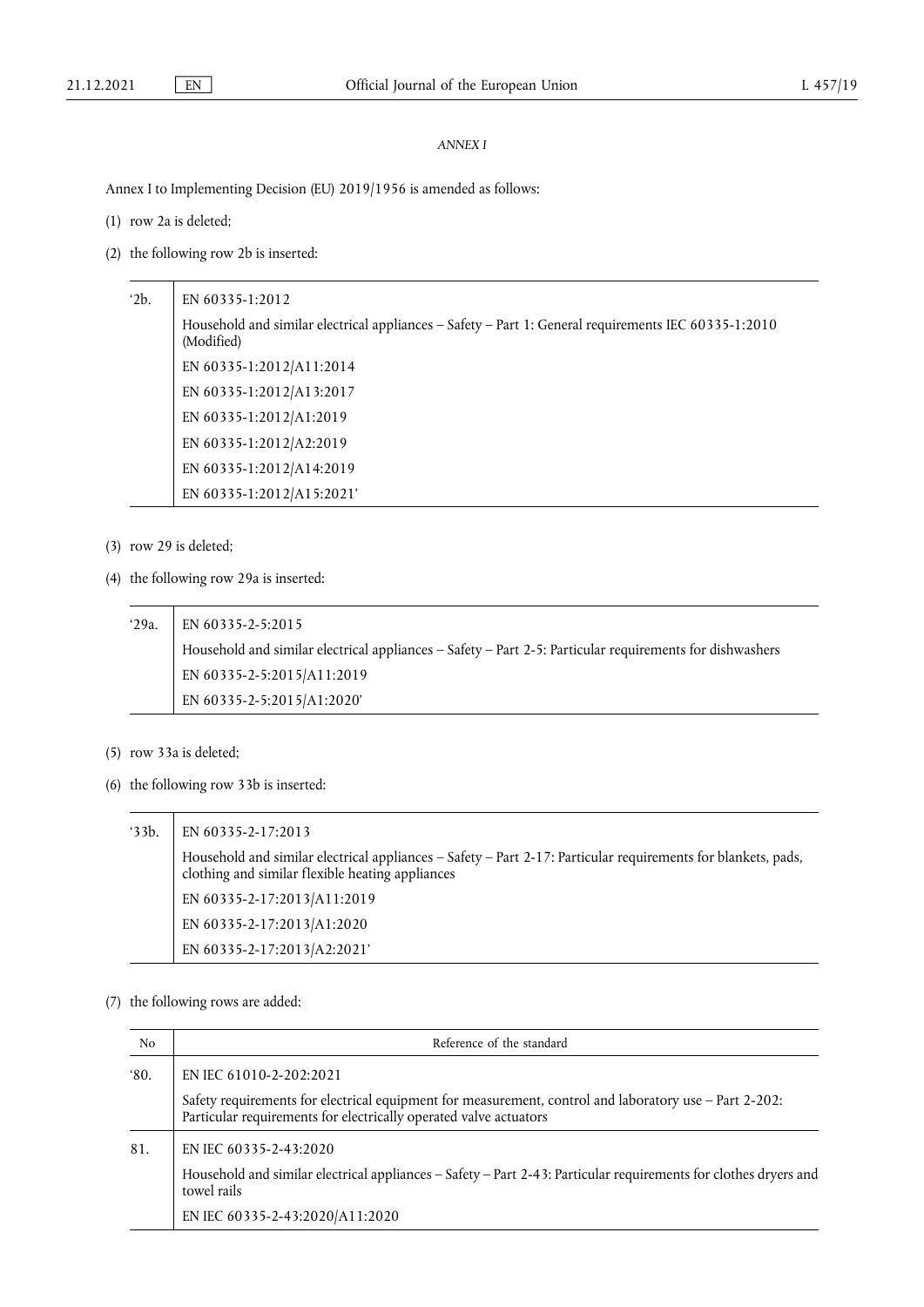| 82. | EN IEC 60320-2-4:2021                                                                                                                          |
|-----|------------------------------------------------------------------------------------------------------------------------------------------------|
|     | Appliance couplers for household and similar general purposes - Part 2-4: Couplers dependent on appliance<br>weight for engagement             |
| 83. | EN IEC 60598-2-23:2021                                                                                                                         |
|     | Luminaires - Part 2-23: Particular requirements - Extra-low-voltage lighting systems for ELV light sources                                     |
| 84. | EN IEC 60947-3:2021                                                                                                                            |
|     | Low-voltage switchgear and controlgear - Part 3: Switches, disconnectors, switch-disconnectors and fuse-<br>combination units                  |
| 85. | EN IEC 60947-4-1:2019                                                                                                                          |
|     | Low-voltage switchgear and controlgear - Part 4-1: Contactors and motor-starters - Electromechanical<br>contactors and motor-starters          |
|     | EN IEC 60947-4-1:2019/AC:2020-05                                                                                                               |
| 86. | EN IEC 62040-1:2019                                                                                                                            |
|     | Uninterruptible power systems (UPS) - Part 1: Safety requirements                                                                              |
|     | EN IEC 62040-1:2019/A11:2021                                                                                                                   |
| 87. | EN 60825-1:2014                                                                                                                                |
|     | Safety of laser products - Part 1: Equipment classification and requirements                                                                   |
|     | EN 60825-1:2014/A11:2021                                                                                                                       |
| 88. | EN 61800-5-1:2007                                                                                                                              |
|     | Adjustable speed electrical power drive systems - Part 5-1: Safety requirements - Electrical, thermal and<br>energy                            |
|     | EN 61800-5-1:2007/A1:2017                                                                                                                      |
|     | EN 61800-5-1:2007/A11:2021                                                                                                                     |
| 89. | EN 62477-1:2012                                                                                                                                |
|     | Safety requirements for power electronic converter systems and equipment - Part 1: General                                                     |
|     | EN 62477-1:2012/A11:2014                                                                                                                       |
|     | EN 62477-1:2012/A1:2017                                                                                                                        |
|     | EN 62477-1:2012/A12:2021.                                                                                                                      |
| 90. | EN 60335-2-73:2003                                                                                                                             |
|     | Household and similar electrical appliances - Safety - Part 2-73: Particular requirements for fixed immersion<br>heaters                       |
|     | EN 60335-2-73:2003/A1:2006                                                                                                                     |
|     | EN 60335-2-73:2003/A2:2009                                                                                                                     |
|     | EN 60335-2-73:2003/A11:2021                                                                                                                    |
| 91. | EN 61995-1:2008                                                                                                                                |
|     | Devices for the connection of luminaires for household and similar purposes - Part 1: General requirements                                     |
|     | EN 61995-1:2008/A1:2017                                                                                                                        |
|     | EN 61995-1:2008/A11:2021                                                                                                                       |
| 92. | EN 62423:2012                                                                                                                                  |
|     | Type F and type B residual current operated circuitbreakers with and without integral overcurrent protection<br>for household and similar uses |
|     | EN 62423:2012/A11:2021                                                                                                                         |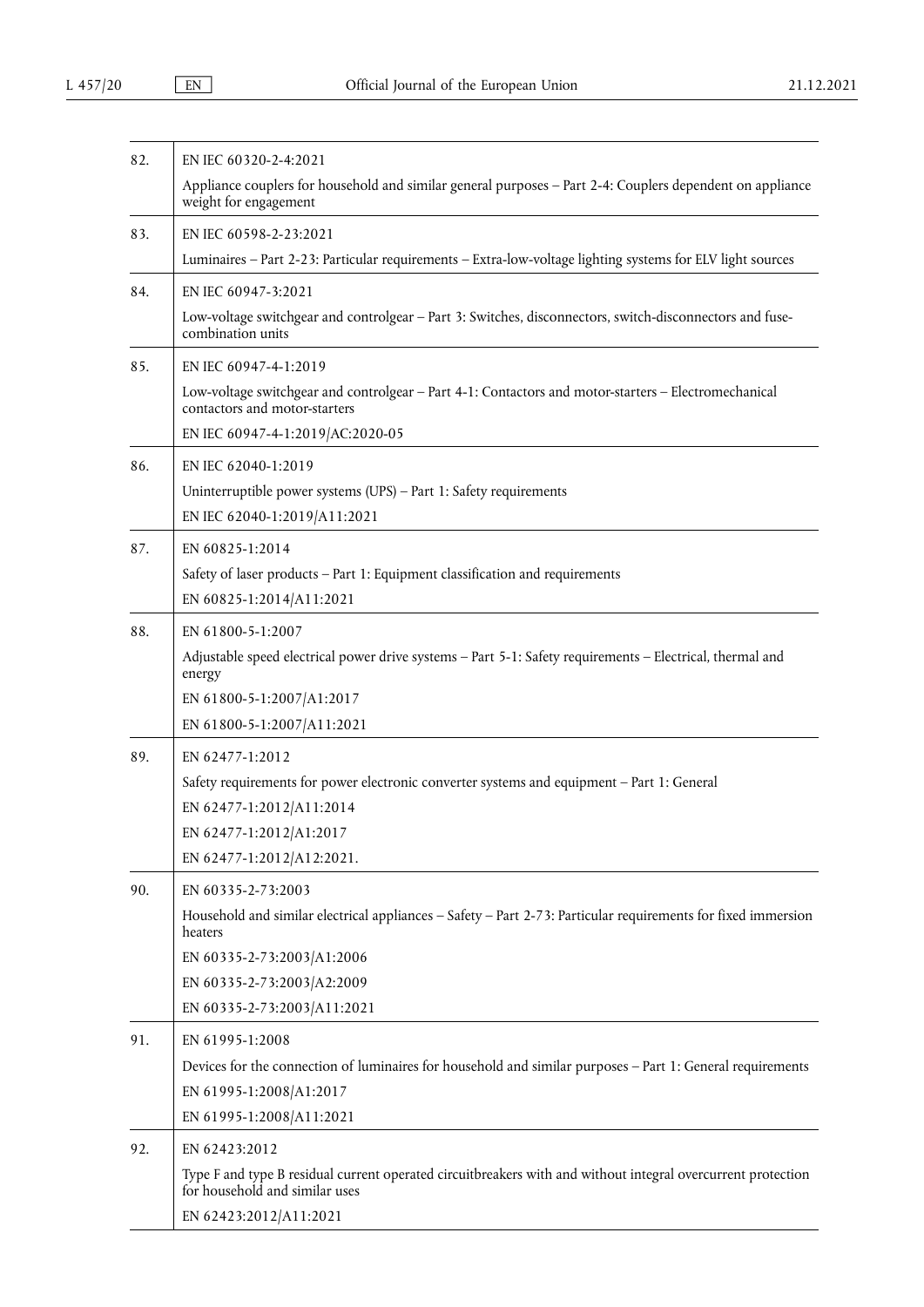| 93.  | EN 60400:2017                                                                                                                                                                                                  |  |
|------|----------------------------------------------------------------------------------------------------------------------------------------------------------------------------------------------------------------|--|
|      | Lampholders for tubular fluorescent lamps and starterholders                                                                                                                                                   |  |
|      | EN 60400:2017/A1:2021                                                                                                                                                                                          |  |
| 94.  | EN IEC 61010-2-130:2021                                                                                                                                                                                        |  |
|      | Safety requirements for electrical equipment for measurement, control, and laboratory use – Part 2-130:<br>Particular requirements for equipment intended to be used in educational establishments by children |  |
| 95.  | EN 60838-1:2017                                                                                                                                                                                                |  |
|      | Miscellaneous lampholders - Part 1: General requirements and tests                                                                                                                                             |  |
|      | EN 60838-1:2017/A1:2017                                                                                                                                                                                        |  |
|      | EN 60838-1:2017/A2:2021                                                                                                                                                                                        |  |
|      | EN 60838-1:2017/A11:2021                                                                                                                                                                                       |  |
| 96.  | EN 60335-2-21:2021                                                                                                                                                                                             |  |
|      | Household and similar electrical appliances - Safety - Part 2-21: Particular requirements for storage water<br>heaters                                                                                         |  |
| 97.  | EN IEC 60670-1:2021                                                                                                                                                                                            |  |
|      | Boxes and enclosures for electrical accessories for household and similar fixed electrical installations - Part 1:<br>General requirements                                                                     |  |
|      | EN IEC 60670-1:2021/A11:2021                                                                                                                                                                                   |  |
| 98.  | EN IEC 60947-5-8:2021                                                                                                                                                                                          |  |
|      | Low-voltage switchgear and controlgear - Part 5-8: Control circuit devices and switching elements - Three-<br>position enabling switches                                                                       |  |
| 99.  | EN IEC 60974-11:2021                                                                                                                                                                                           |  |
|      | Arc welding equipment - Part 11: Electrode holders                                                                                                                                                             |  |
| 100. | EN IEC 60974-13:2021                                                                                                                                                                                           |  |
|      | Arc welding equipment - Part 13: Welding current return clamp'                                                                                                                                                 |  |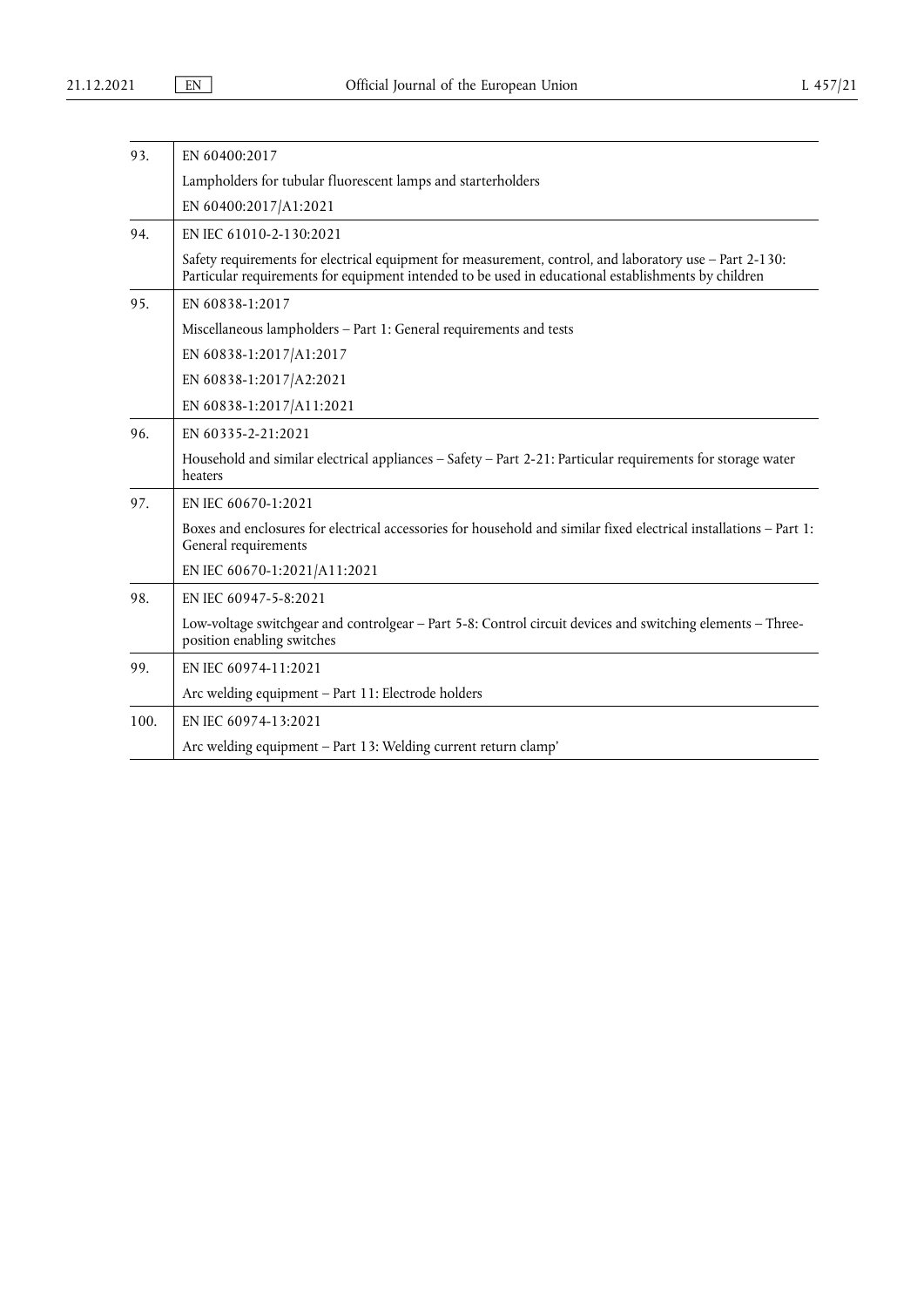# *ANNEX II*

In Annex II to Implementing Decision (EU) 2019/1956, the following rows are added:

| No   | Reference of the standard                                                                                                                    | Date of withdrawal |
|------|----------------------------------------------------------------------------------------------------------------------------------------------|--------------------|
| '77. | EN 60335-2-43:2003                                                                                                                           | 21 June 2023       |
|      | Household and similar electrical appliances - Safety - Part 2-43: Particular requirements<br>for clothes dryers and towel rails              |                    |
|      | EN 60335-2-43:2003/A1:2006                                                                                                                   |                    |
|      | EN 60335-2-43:2003/A2:2008                                                                                                                   |                    |
| 78.  | EN 60320-2-4:2006                                                                                                                            | 21 June 2023       |
|      | Appliance couplers for household and similar general purposes - Part 2-4: Appliance<br>couplers dependent on appliance weight for engagement |                    |
|      | EN 60320-2-4:2006/A1:2009                                                                                                                    |                    |
| 79.  | EN 60598-2-23:1996                                                                                                                           | 21 June 2023       |
|      | Luminaires - Part 2-23: Particular requirements - Extra low-voltage lighting systems for<br>filament lamps                                   |                    |
|      | EN 60598-2-23:1996/A1:2000                                                                                                                   |                    |
|      | EN 60598-2-23:1996/AC:1997                                                                                                                   |                    |
| 80.  | EN 60947-3:2009                                                                                                                              | 21 June 2023       |
|      | Low-voltage switchgear and controlgear - Part 3: Switches, disconnectors,<br>switchdisconnectors and fusecombination units                   |                    |
|      | EN 60947-3:2009/A1:2012                                                                                                                      |                    |
|      | EN 60947-3:2009/A2:2015                                                                                                                      |                    |
| 81.  | EN 60947-4-1:2010                                                                                                                            | 21 June 2023       |
|      | Low-voltage switchgear and controlgear - Part 4-1: Contactors and motor-starters -<br>Electromechanical contactors and motor-starters        |                    |
|      | EN 60947-4-1:2010/A1:2012                                                                                                                    |                    |
| 82.  | EN 62040-1:2008                                                                                                                              | 21 June 2023       |
|      | Uninterruptible power systems (UPS) - Part 1: General and safety requirements for UPS                                                        |                    |
|      | EN 62040-1:2008/A1:2013,                                                                                                                     |                    |
|      | EN 62040-1:2008/AC:2009                                                                                                                      |                    |
| 83.  | EN 60838-1:2004                                                                                                                              | 21 June 2023       |
|      | Miscellaneous lampholders - Part 1: General requirements and tests                                                                           |                    |
|      | EN 60838-1:2004/A1:2008                                                                                                                      |                    |
|      | EN 60838-1:2004/A2:2011                                                                                                                      |                    |
| 84.  | EN 60335-2-21:2003                                                                                                                           | 21 June 2023       |
|      | Household and similar electrical appliances - Safety - Part 2-21: Particular requirements<br>for storage water heaters                       |                    |
|      | EN 60335-2-21:2003/A1:2005                                                                                                                   |                    |
|      | EN 60335-2-21:2003/AC:2007                                                                                                                   |                    |
|      | EN 60335-2-21:2003/A2:2008                                                                                                                   |                    |
|      | EN 60335-2-21:2003/AC:2010                                                                                                                   |                    |